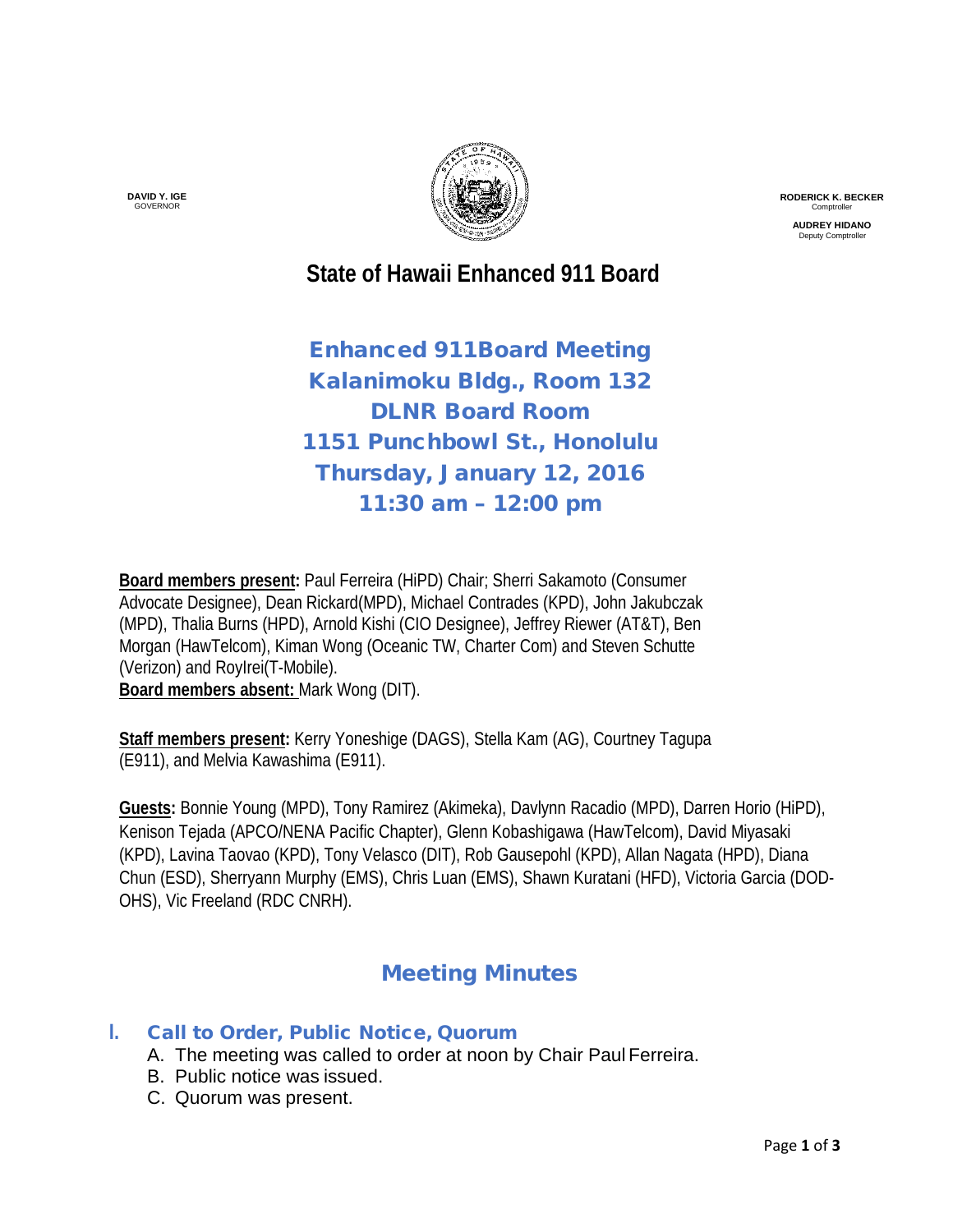#### **II.** Public testimony on all agenda items

A. Chair Ferreira asked if anyone who wishes to provide testimony on any agenda item to please come forward. No one came forward to testify.

#### **III.** Introductions

A. Introductions were made by everyone present at the request of Chair Ferreira.

#### **IV.** Review and Approval of Last Month's MeetingMinutes

A. Chair Ferreira called for approval of the December 14, 2016 Meeting minutes. John Jakubczak moved/Arnold Kishi seconded and the minutes were approved; by voice vote by all Board Members present.

#### **V.** Elections of Chair and Vice Chair, 2017

A. Executive Director Courtney Tagupa opened the floor to nominations. John Jakubczak was nominated as Chair; Mike Contrades was nominated as Vice Chair. NO other nominations were made. Nominations were approved by hand vote by all Board Members present.

#### **VI. Committee Updates by Committee Chairs**

- A. Communications Committee Steven Schutte asked about attendees to Washington, DC trip. Davlynn Racadio reported one less; Rob Gausepohl not attending
- B. Limited public parking during Legislative session; suggested were Alii Place via one way mauka Alakea Street entrance below Hotel Street, isinexpensive.
- C. Technical Committee Thalia Burns had no further report.
- D. Finance Committee Kiman Wong had no further report.
- **VII.** PSAP Status Updates All representatives acknowledged that there wereno updates to report except for comments provided as follows.
	- A. Kauai Michael Contrades; none.
	- B. Oahu HPD Allan Nagata; none.
	- C. Oahu HFD Shawn Kuratani; none
	- D. Molokai Dean Rickard; none.
	- E. Maui John Jakubczak; none
	- F. Hawaii –Darren Horio; none

#### **VIII.** Executive Director's Report

A. ED Tagupa reported nothing further to report on legislativemeetings.

#### **IX.** Items for Discussion, Consideration and Action

- A. Dean Rickard moved/ John Jakubczak seconded a motion to approve the refund HawTelcom \$23,270 for the State ofHawaii erroneous surcharge fees. The motion was passed.
- B. Funded Conference Travel: